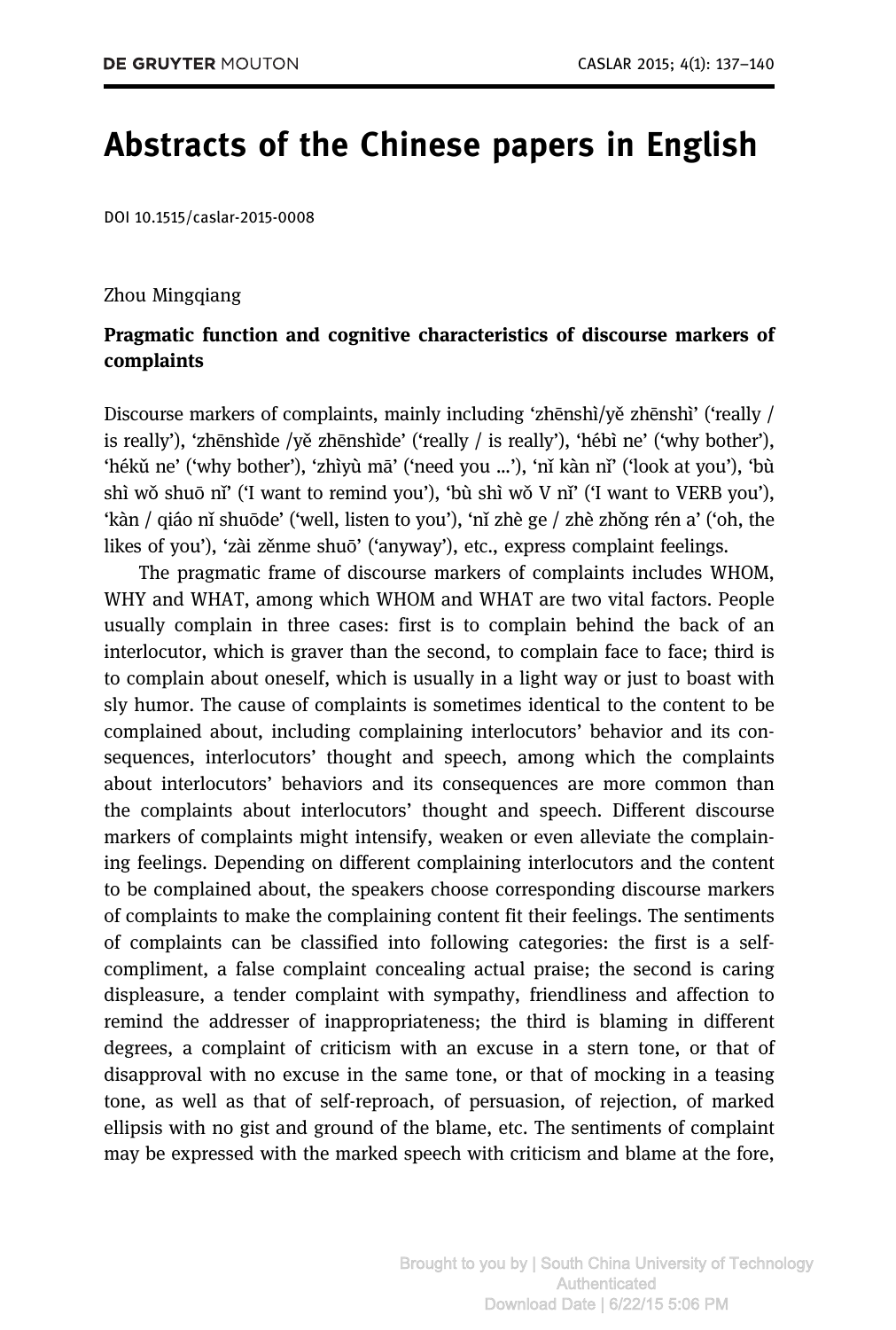while the marked speech is indispensible from the changeable context of complaints due to a wide variety of complainees.

The objects to be complained about can be the interlocutors, the speaker him/ herself and the facts. When the object to be complained about is the interlocutor, the speaker may complain to them face to face, or behind their back; when an object to be complained about is facts, the complaints will be with a lighter tone, and only with comments and descriptions on the facts; when the object to be complained about is the speaker him/herself, the complaints will be with lightest tone. The discourse markers of complaints are usually used in the negative contexts, mainly by 4 means: first is to use negative sentences, second is to use contrast expressions, third is to use rhetorical questions, fourth is to use some other special expression, such as Chinese idioms 'duì niú tán qín' ('play the lute to a cow'), 'diū rén xiàn yǎn' ('disgraced') etc., or commentary adverbs, such as 'chàdiǎner' ('almost'), 'jiǎnzhí' ('simply'), 'lǎoshì' ('always'), 'hébì' (similar to 'why must...'), or sentence constructions with negative connotation, such as 'lián... dōu','gēnběn bù…','yě tài…' etc. When discourse markers are used in the negative contexts, the scale of complaining tone is like this (from heavy to light): rhetorical question sentence > negative sentence > contrast sentence > other sentence.

To choose the right discourse markers of complaints, the speakers must correctly understand the functions of the corresponding discourse markers. Meanwhile, listeners can catch the speakers' real implication by seizing the characteristics of the discourse markers of complaints.

The discourse markers of complaints can be researched in terms of the following aspects: the impacts of contexts, the common and distinct functions of the complaint markers, and the convergence of cognition on the pragmatic function.

Keywords: discourse markers, complaint, pragmatic function, complaint feelings, language cognition

#### Wang Xiaoling

#### The syntactic and semantic interface of construction "yi X jiu Y" in Chinese

This paper describes the two sub-constructions of construction " $\overline{v}i$  X jiùY" in Chinese and their constructional meanings. One can be characterized as "yī V1 jiù  $(V1)$  + extent" featured with one verb of two occurrences, in which two verbs are the same and the second occurrence can be omitted freely while its "extent" is un-omissible; meaning that events can be easily achieved to a certain extent,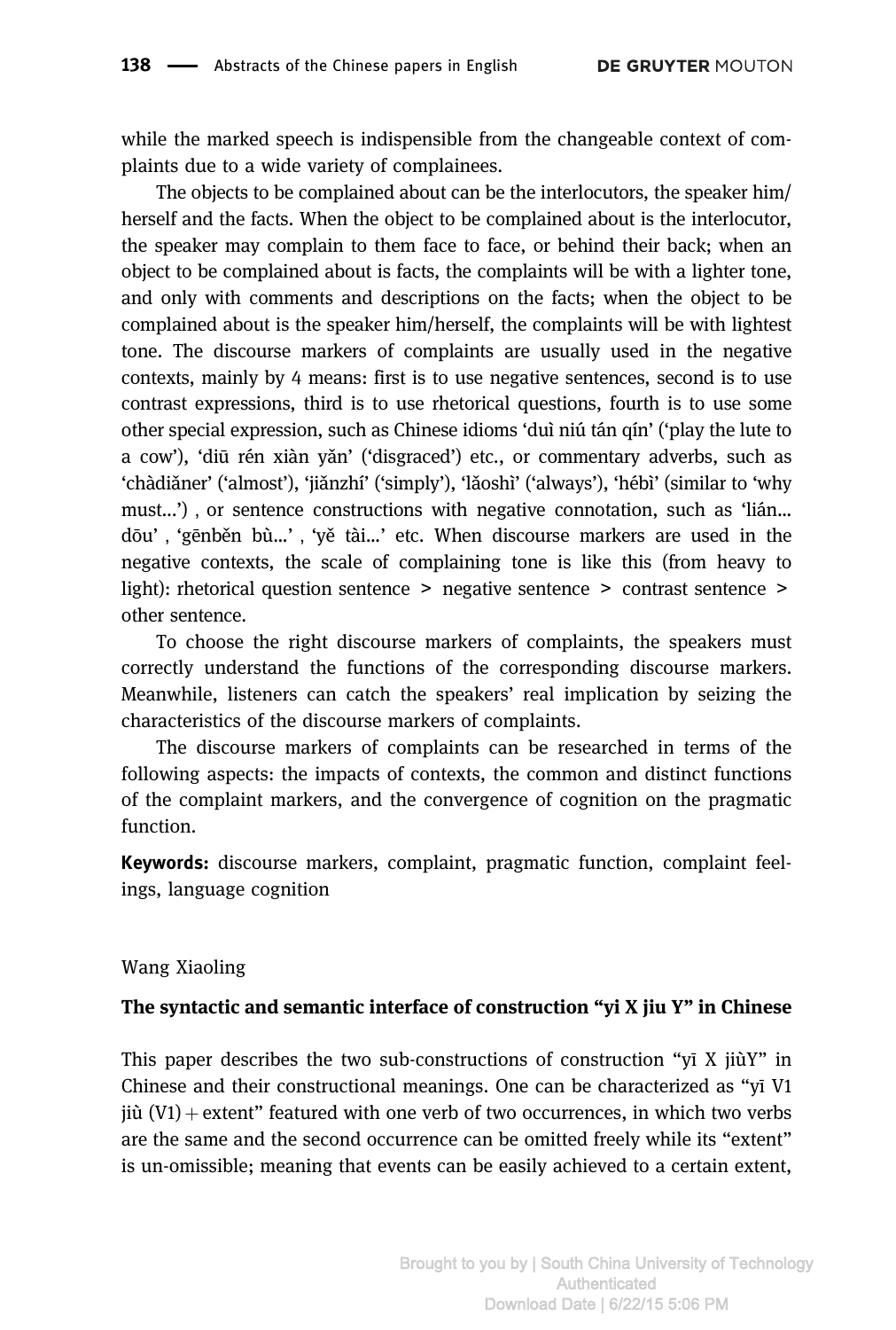while the other can be characterized as "yī V1 jiù V2", featured with two different verbs and no extent expression required, meaning that one event tags another.

Their inconsistency of meanings is the product of the form-meaning pairing. In classic Chinese, the meaning of "yi" was "the beginning of a period of time", "the minimum of a quantity" or "the first one in a rank" etc. That of "jiu" was a verb rather than an adverb in classic Chinese, meaning "close to or approaching something or somewhere". Over the centuries, their original meaning shifted from the spatial category to the temporal category. In the first construction, "yi" turns from "the beginning of the time" to "the beginning of an action"; and "jiu" turns from "short distance" to "short time". Thus, the construction means "once one starts doing something, he can easily achieve it to a certain extent". In the second construction, "yi" turns from "the beginning of the time" to "a period of short time"; and "jiu" turns from "short distance" to "short time". Therefore, the construction means "very shortly after accomplishing verb 1, one starts doing verb 2".

The different construction meanings come from conventional collocations between words in the sentences. Such as the first construction, the extent expression is supposed to be linked closely to the verb after "yi", therefore the verb is supposed to be consecutive instead of instantaneous.

Once the cognitive schema of constructions projected from the realis region to the irrealis region over several hundreds of years, both the two constructions can be turned into conditional sentences, expressing habitual meanings. The latter part of this paper explores the semantic motivation of semantic renovation from temporal relation to conditional relation, which is that the semantic context within the sentence turns from realis to irrealis. The paper notices syntactic conditions of habitual meaning of this construction, such as no past tense, a generic-noun-subject usage, a period (time)-event reference and usage of conditional sentence marks, epistemic modal verbs, frequency adverbs etc. At the end of the paper, a highly operative process model has been postulated to describe genaration of the habitual meaning of these constructions.

Keywords: construction "yī Xjiù Y", habitual meaning, irrealis, conditional relation

### Priscilla Chou

## Difficulties in reading and reading aloud for primary school students from South Asian ethnic minority groups in Hong Kong

The migration of South Asians to Hong Kong generally resulted from the free trade policies under the 100-year British colonial rule. The Census and Statistics Department (C&SD) coordinated with the Home Affairs Bureau in 1999 because